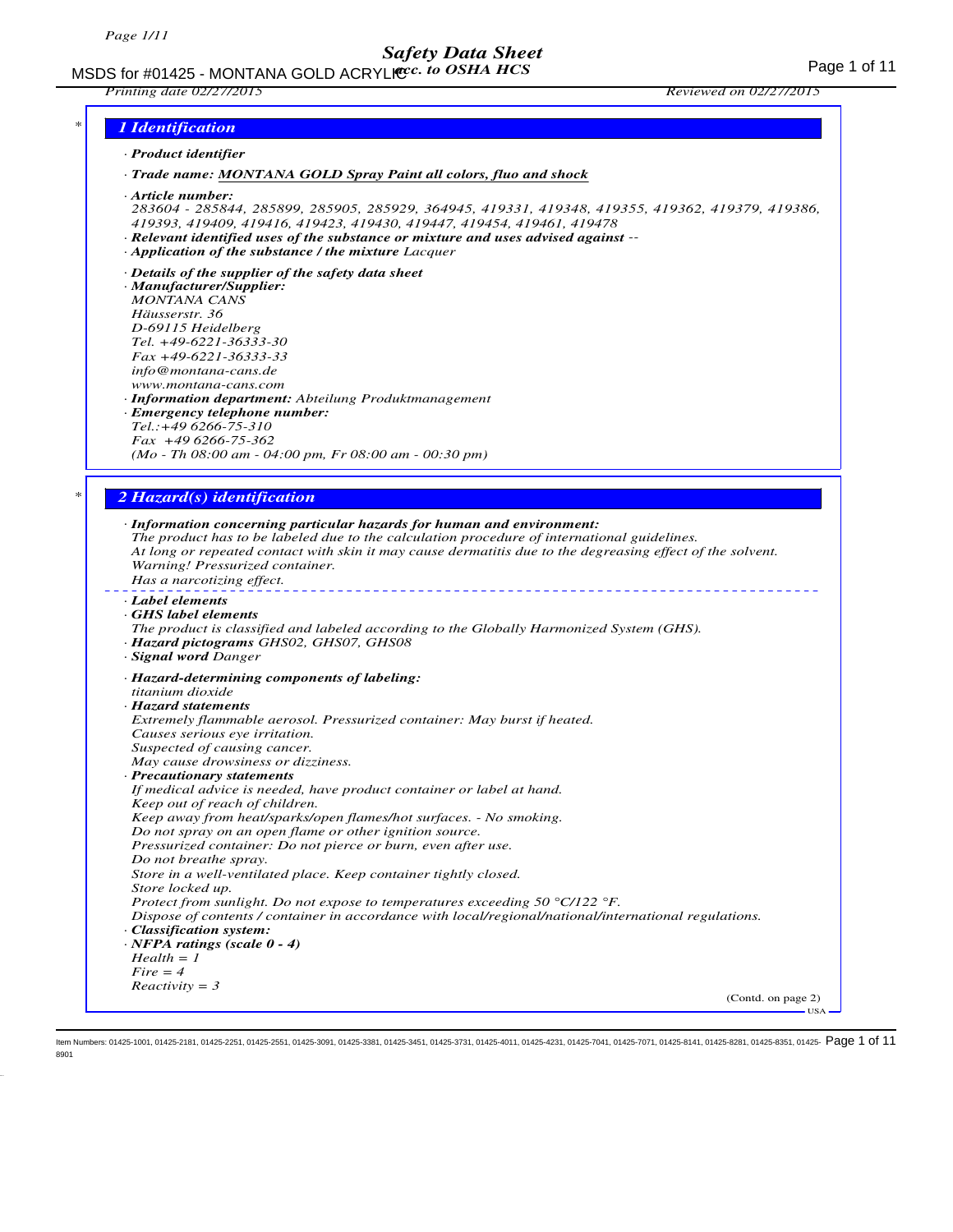MSDS for #01425 - MONTANA GOLD ACRYLICC. to OSHA HCS For the state of 11 MSDS for #01425 - MONTANA GOLD ACRYLICC. *acc. to OSHA HCS*

*Printing date 02/27/2015 Reviewed on 02/27/2015*

|                                                                                                                                                                                                                         |                                                                                                 | (Contd. of page 1) |
|-------------------------------------------------------------------------------------------------------------------------------------------------------------------------------------------------------------------------|-------------------------------------------------------------------------------------------------|--------------------|
| $\cdot$ HMIS-ratings (scale 0 - 4)<br>$Health = 1$<br>Fire<br>$=4$<br>$Reactivity = 3$<br>Other hazards<br>· Results of PBT and vPvB assessment<br>$\cdot$ <b>PBT:</b> Not applicable.<br>$\cdot$ vPvB: Not applicable. |                                                                                                 |                    |
| <b>3 Composition/information on ingredients</b>                                                                                                                                                                         |                                                                                                 |                    |
| • Chemical characterization: Mixtures                                                                                                                                                                                   | $\cdot$ <b>Description:</b> Mixture of the substances listed below with nonhazardous additions. |                    |
| · Dangerous components:                                                                                                                                                                                                 |                                                                                                 |                    |
| CAS: 115-10-6<br>EINECS: 204-065-8<br>Index number: 603-019-00-8<br><b>RTECS: PM 4780000</b><br>Reg.nr.: 01-2119472128-37                                                                                               | dimethyl ether<br>$F+RI2$                                                                       | $12.5 - 520\%$     |
| CAS: 141-78-6<br>EINECS: 205-500-4<br>Index number: 607-022-00-5 R66-67<br><b>RTECS: AH 5425000</b><br>Reg.nr.: 01-2119475103-46                                                                                        | ethyl acetate<br>Xi R36; F R11                                                                  | $12.5 - 520\%$     |
| $CAS: 67-64-1$<br>EINECS: 200-662-2<br>Index number: 606-001-00-8 R66-67<br>RTECS: AL 3150000<br>Reg.nr.: 01-2119471330-49                                                                                              | acetone<br>Xi R36: F R11                                                                        | $5 - 10\%$         |
| CAS: 74-98-6<br>EINECS: 200-827-9<br>Index number: 601-003-00-5<br><b>RTECS: TX 2275000</b><br>Reg.nr.: 01-2119486944-21                                                                                                | propane<br>$F+RI2$                                                                              | $5 - 10\%$         |
| CAS: 106-97-8<br>EINECS: 203-448-7<br>Index number: 601-004-00-0<br><b>RTECS: EJ 4200000</b><br>Reg.nr.: 01-2119474691-32                                                                                               | butane<br>$F+RI2$                                                                               | $5 - 10\%$         |
| CAS: 64742-94-5<br>EINECS: 265-198-5<br>Index number: 649-424-00-3<br>Reg.nr.: 01-2119510128-50                                                                                                                         | Solvent naphtha (petroleum), heavy arom.<br>Xn R65                                              | $2.5 - 5.0\%$      |
| CAS: 108-65-6<br>EINECS: 203-603-9<br>Index number: 607-195-00-7<br>Reg.nr.: 01-2119475791-29                                                                                                                           | 2-methoxy-1-methylethyl acetate<br><i>R10</i>                                                   | $2.5 - 5.0\%$      |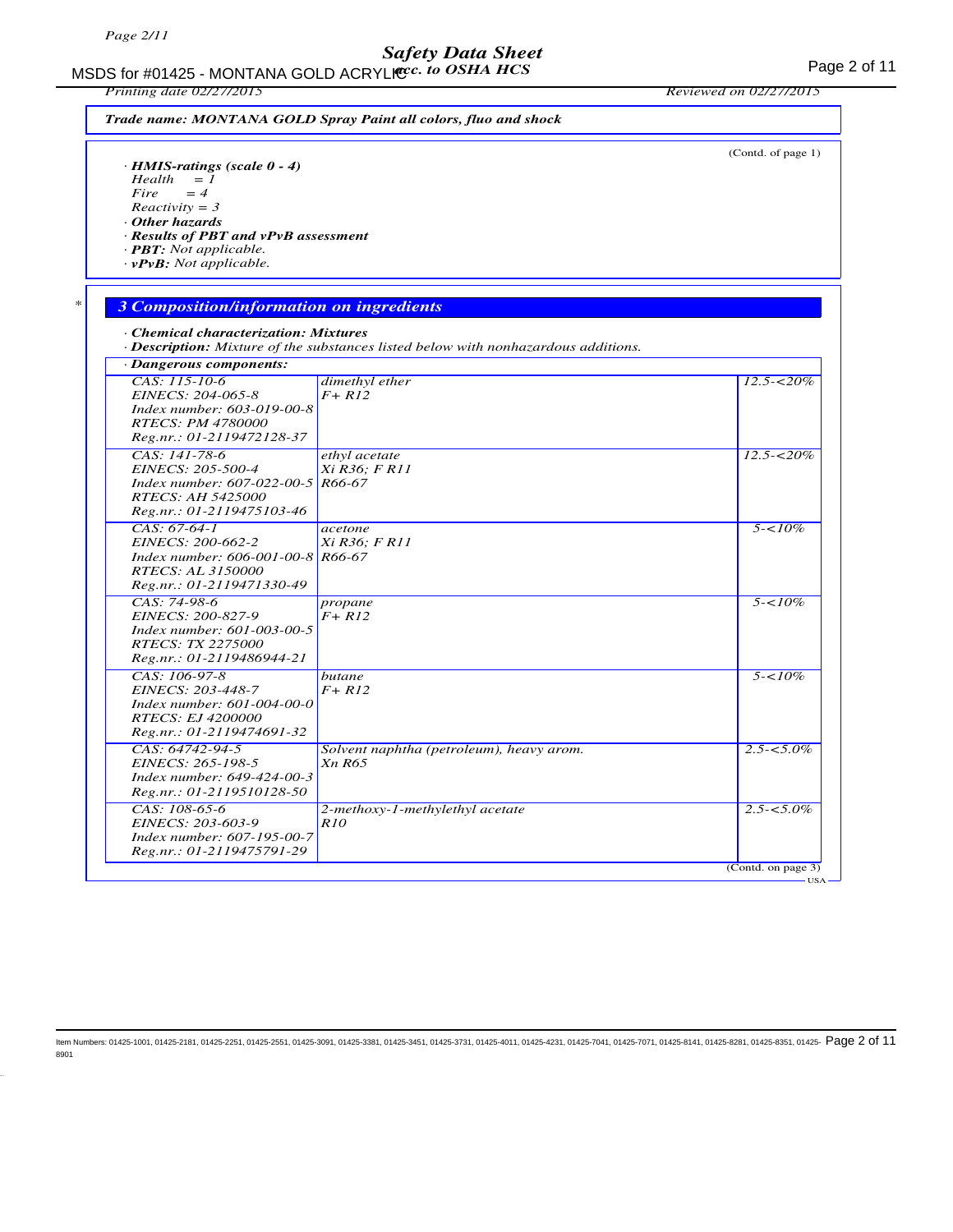# MSDS for #01425 - MONTANA GOLD ACRYLICC. to OSHA HCS **Acceleration of the COSE ACCOLD** ACRYLIC COSHA HCS

*Printing date 02/27/2015 Reviewed on 02/27/2015*

*Trade name: MONTANA GOLD Spray Paint all colors, fluo and shock*

|                                        |                                   | (Contd. of page 2) |
|----------------------------------------|-----------------------------------|--------------------|
| CAS: 1330-20-7                         | <i>xylene, mixture of isomers</i> | $2.5 - 5.0\%$      |
| EINECS: 215-535-7                      | Xn R20/21; Xi R38                 |                    |
| Index number: $601-022-00-9$ R10       |                                   |                    |
| RTECS: ZE 2100000                      |                                   |                    |
| Reg.nr.: 01-2119488216-32              |                                   |                    |
| $CAS: 75-28-5$                         | isobutane                         | $2.5\%$            |
| EINECS: 200-857-2                      | $F+RI2$                           |                    |
| $Index number: 601-004-00-0$           |                                   |                    |
| RTECS: TZ 4300000                      |                                   |                    |
| Reg.nr.: 01-2119485395-27              |                                   |                    |
| $CAS. 67-63-0$                         | propan-2-ol                       | $< 2.5\%$          |
| EINECS: 200-661-7                      | Xi R36; F R11                     |                    |
| Index number: $603 - 117 - 00 - 0$ R67 |                                   |                    |
| <i>RTECS: NT 8050000</i>               |                                   |                    |
| Reg.nr.: 01-2119457558-25              |                                   |                    |
| EC number: 918-668-5                   | Hydrocarbons                      | $\leq 1.0\%$       |
| Reg.nr.: 01-2119455851-35              | Xn R65; Xi R37; N R51/53          |                    |
|                                        | R <sub>10</sub> -66-67            |                    |
|                                        |                                   |                    |

### *· Additional information:*

*The content of Benzene (EINECS-Nr. 200-753-7) in the ingredients is less than 0,1% (Note P Annex 1 67/548 EU), so the classification as carcinogen need not to apply.*

*For the wording of the listed risk phrases refer to section 16.*

### *\* 4 First-aid measures*

*· Description of first aid measures*

- *· After inhalation: Supply fresh air; consult doctor in case of complaints.*
- *· After skin contact: Generally the product does not irritate the skin.*
- *· After eye contact:*
- *Rinse opened eye for several minutes under running water. If symptoms persist, consult a doctor.*
- *· After swallowing: Drink copious amounts of water and provide fresh air. Immediately call a doctor.*
- *· Most important symptoms and effects, both acute and delayed No further relevant information available.*
- *· Indication of any immediate medical attention and special treatment needed No further relevant information available.*

### *\* 5 Fire-fighting measures*

- *· Extinguishing media*
- *· Suitable extinguishing agents:*
- *CO2, extinguishing powder or water spray. Fight larger fires with water spray or alcohol resistant foam.*
- *· For safety reasons unsuitable extinguishing agents: Water with full jet*
- *· Special hazards arising from the substance or mixture No further relevant information available.*
- *· Advice for firefighters*

### *\* 6 Accidental release measures*

- *· Personal precautions, protective equipment and emergency procedures Wear protective equipment. Keep unprotected persons away.*
- *· Environmental precautions: Do not allow product to reach sewage system or any water course.*
- *· Methods and material for containment and cleaning up: Ensure adequate ventilation.*
- *· Reference to other sections*
- *See Section 7 for information on safe handling.*
- *See Section 8 for information on personal protection equipment.*

(Contd. on page 4) USA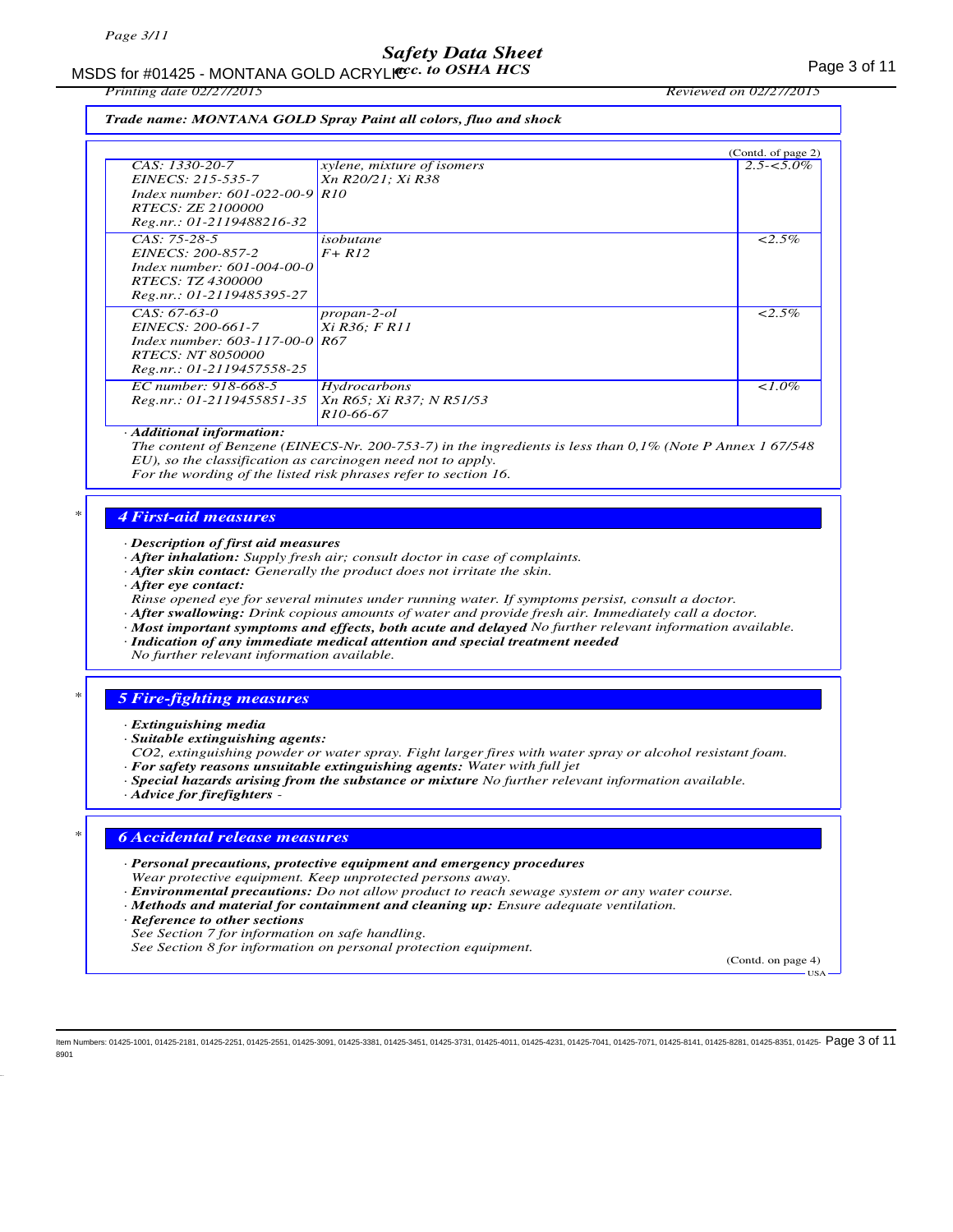MSDS for #01425 - MONTANA GOLD ACRYLICC. to OSHA HCS **Acceleration of the CONTANA COLD** ACRYLIC COSHA HCS

*Printing date 02/27/2015 Reviewed on 02/27/2015*

(Contd. of page 3)

### *Trade name: MONTANA GOLD Spray Paint all colors, fluo and shock*

*See Section 13 for disposal information.*

### *\* 7 Handling and storage*

# *· Precautions for safe handling*

- *Ensure good ventilation/exhaustion at the workplace. Open and handle receptacle with care.*
- *· Information about protection against explosions and fires: Keep ignition sources away - Do not smoke.*
- *Protect against electrostatic charges.*
- *· Conditions for safe storage, including any incompatibilities*
- *· Storage:*
- *· Requirements to be met by storerooms and receptacles: Store in a cool location.*
- *Observe official regulations on storing packagings with pressurized containers.*
- *· Information about storage in one common storage facility: Not required.*
- *· Further information about storage conditions: Store in cool, dry conditions in well sealed receptacles. Protect from heat and direct sunlight.*
- *· Storage class: 2B*
- *· Specific end use(s) No further relevant information available.*

## *\* 8 Exposure controls/personal protection*

### *· Additional information about design of technical systems: No further data; see item 7.*

*· Control parameters*

|            | $\cdot$ Components with limit values that require monitoring at the workplace: |
|------------|--------------------------------------------------------------------------------|
|            | 115-10-6 dimethyl ether                                                        |
|            | WEEL Long-term value: 1000 ppm                                                 |
|            | 141-78-6 ethyl acetate                                                         |
| PEL        | Long-term value: $1400$ mg/m <sup>3</sup> , 400 ppm                            |
| <b>REL</b> | Long-term value: $1400$ mg/m <sup>3</sup> , 400 ppm                            |
| <b>TLV</b> | Long-term value: $1440$ mg/m <sup>3</sup> , 400 ppm                            |
|            | $67-64-1$ acetone                                                              |
| PEL        | Long-term value: $2400$ mg/m <sup>3</sup> , 1000 ppm                           |
| REL        | Long-term value: $590$ mg/m <sup>3</sup> , $250$ ppm                           |
| <b>TLV</b> | Short-term value: (1782) NIC-1187 mg/m <sup>3</sup> , (750) NIC-500 ppm        |
|            | Long-term value: (1188) NIC-594 mg/m <sup>3</sup> , (500) NIC-250 ppm          |
|            | BEI                                                                            |
|            | 74-98-6 propane                                                                |
| PEL        | Long-term value: $1800$ mg/m <sup>3</sup> , 1000 ppm                           |
| REL        | Long-term value: $1800$ mg/m <sup>3</sup> , $1000$ ppm                         |
| <b>TLV</b> | refer to Appendix F                                                            |
|            | 106-97-8 butane                                                                |
| REL        | Long-term value: $1900$ mg/m <sup>3</sup> , 800 ppm                            |
| <b>TLV</b> | Short-term value: $2370$ mg/m <sup>3</sup> , 1000 ppm                          |
|            | 108-65-6 2-methoxy-1-methylethyl acetate                                       |
|            | WEEL Long-term value: 50 ppm                                                   |
|            | (Cond. on page 5)                                                              |
|            | $-USA -$                                                                       |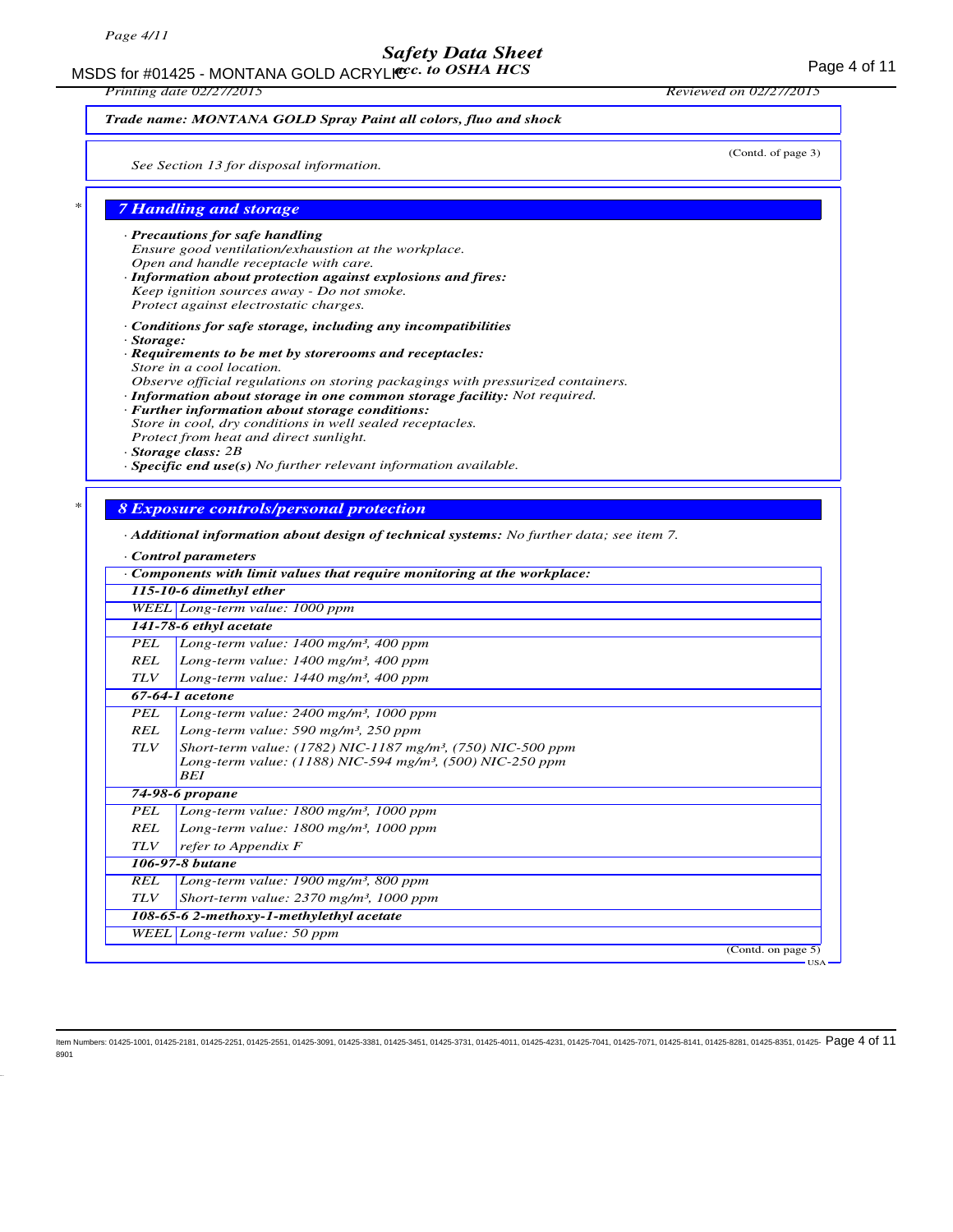MSDS for #01425 - MONTANA GOLD ACRYLIC  $cc.$  to OSHA HCS For the state of the state of 11 *acc. to OSHA HCS*

*Printing date 02/27/2015 Reviewed on 02/27/2015*

|            | Trade name: MONTANA GOLD Spray Paint all colors, fluo and shock                                                                                                   |                    |
|------------|-------------------------------------------------------------------------------------------------------------------------------------------------------------------|--------------------|
|            |                                                                                                                                                                   | (Contd. of page 4) |
|            | 1330-20-7 xylene, mixture of isomers                                                                                                                              |                    |
| <b>PEL</b> | Long-term value: 435 mg/m <sup>3</sup> , 100 ppm                                                                                                                  |                    |
| REL        | Short-term value: $655$ mg/m <sup>3</sup> , 150 ppm<br>Long-term value: 435 mg/m <sup>3</sup> , 100 ppm                                                           |                    |
| <b>TLV</b> | Short-term value: $651$ mg/m <sup>3</sup> , 150 ppm<br>Long-term value: 434 mg/m <sup>3</sup> , 100 ppm                                                           |                    |
|            | BEI                                                                                                                                                               |                    |
|            | 75-28-5 isobutane                                                                                                                                                 |                    |
| <b>TLV</b> | Short-term value: 2370 mg/m <sup>3</sup> , 1000 ppm                                                                                                               |                    |
|            | $67 - 63 - 0$ propan-2-ol                                                                                                                                         |                    |
| <b>PEL</b> | Long-term value: 980 mg/m <sup>3</sup> , 400 ppm                                                                                                                  |                    |
| REL        | Short-term value: $1225$ mg/m <sup>3</sup> , 500 ppm                                                                                                              |                    |
|            | Long-term value: 980 mg/m <sup>3</sup> , 400 ppm                                                                                                                  |                    |
| <b>TLV</b> | Short-term value: $984$ mg/m <sup>3</sup> , 400 ppm<br>Long-term value: 492 mg/m <sup>3</sup> , 200 ppm                                                           |                    |
|            | BEI                                                                                                                                                               |                    |
|            | · Ingredients with biological limit values:                                                                                                                       |                    |
|            | 67-64-1 acetone                                                                                                                                                   |                    |
|            | $BEI$ 50 mg/L                                                                                                                                                     |                    |
|            | Medium: urine                                                                                                                                                     |                    |
|            | Time: end of shift                                                                                                                                                |                    |
|            | Parameter: Acetone (nonspecific)                                                                                                                                  |                    |
|            | 1330-20-7 xylene, mixture of isomers                                                                                                                              |                    |
|            | BEI 1.5 $g/g$ creatinine                                                                                                                                          |                    |
|            | Medium: urine<br>Time: end of shift                                                                                                                               |                    |
|            | Parameter: Methylhippuric acids                                                                                                                                   |                    |
|            | 67-63-0 propan-2-ol                                                                                                                                               |                    |
|            | $BEI$ 40 mg/L                                                                                                                                                     |                    |
|            | Medium: urine                                                                                                                                                     |                    |
|            | Time: end of shift at end of workweek                                                                                                                             |                    |
|            | Parameter: Acetone (background, nonspecific)                                                                                                                      |                    |
|            | Additional information: The lists that were valid during the creation were used as basis.                                                                         |                    |
|            | · Exposure controls                                                                                                                                               |                    |
|            | · Personal protective equipment:                                                                                                                                  |                    |
|            | · General protective and hygienic measures:                                                                                                                       |                    |
|            | Keep away from foodstuffs, beverages and feed.                                                                                                                    |                    |
|            | Immediately remove all soiled and contaminated clothing.                                                                                                          |                    |
|            | Wash hands before breaks and at the end of work.                                                                                                                  |                    |
|            | Do not inhale gases / fumes / aerosols.<br>Avoid contact with the eyes and skin.                                                                                  |                    |
|            | · Breathing equipment:                                                                                                                                            |                    |
|            | Filter AX                                                                                                                                                         |                    |
|            | Not necessary if room is well-ventilated.                                                                                                                         |                    |
|            | · Protection of hands:                                                                                                                                            |                    |
|            | Protective gloves                                                                                                                                                 |                    |
|            | Solvent resistant gloves                                                                                                                                          |                    |
|            | In case of contact with spray dust protective gloves made of butyl shoud be used (min. $0.4$ mm thick), e.g.<br>KCL Camatril, article no. 898 or similar products |                    |
|            | The glove material has to be impermeable and resistant to the product/ the substance/ the preparation.                                                            |                    |
|            | Selection of the glove material on consideration of the penetration times, rates of diffusion and the                                                             |                    |
|            | degradation<br>· Material of gloves Butyl rubber, BR                                                                                                              |                    |
|            |                                                                                                                                                                   | (Contd. on page 6) |
|            |                                                                                                                                                                   | USA-               |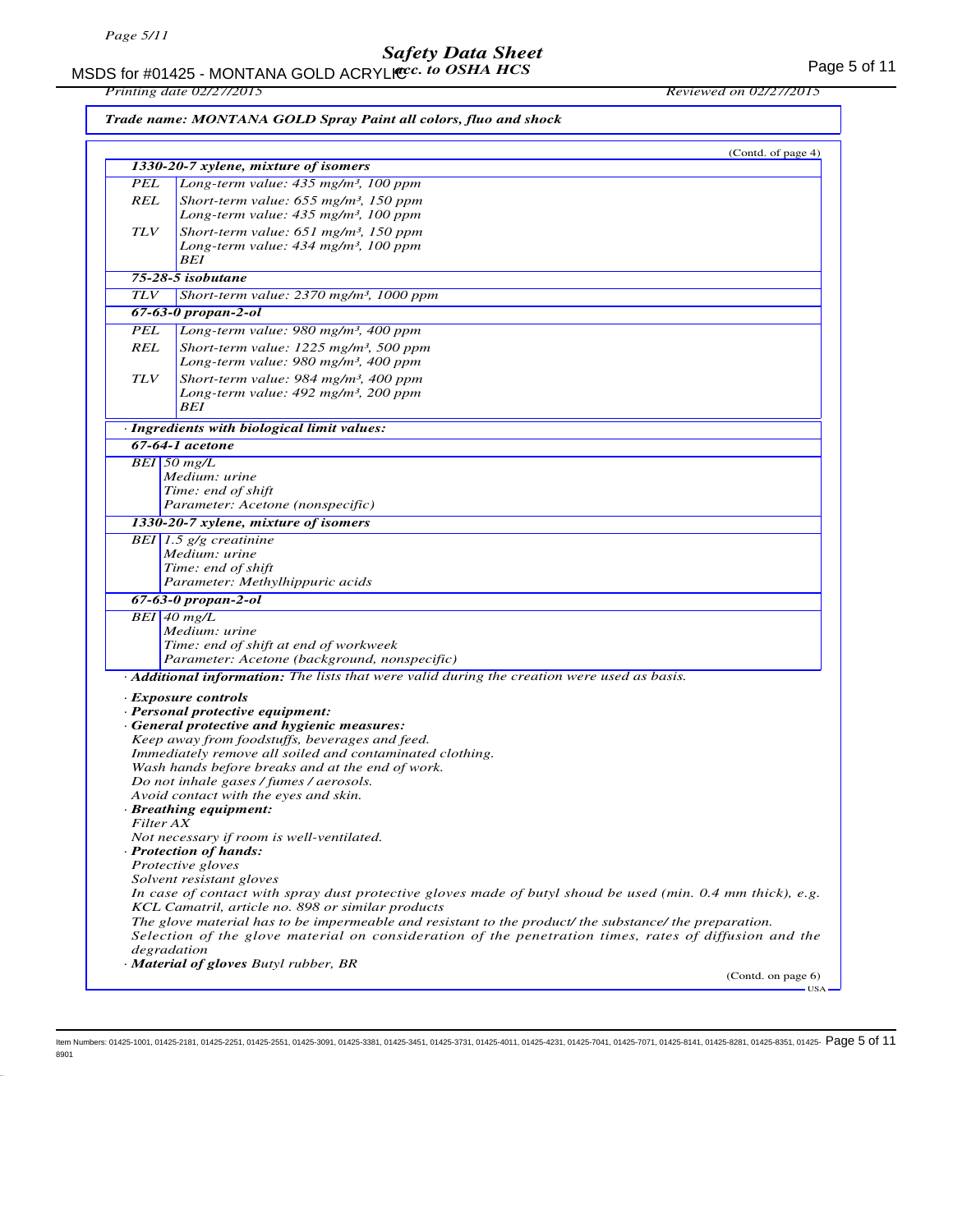MSDS for #01425 - MONTANA GOLD ACRYLICC. to OSHA HCS For the state of the state of  $11$ *acc. to OSHA HCS*

*Printing date 02/27/2015 Reviewed on 02/27/2015*

|                                                                                      | (Contd. of page 5)                                       |
|--------------------------------------------------------------------------------------|----------------------------------------------------------|
| · Penetration time of glove material                                                 |                                                          |
| Butyl rubber gloves with a thickness of 0.4 mm are resistant to:<br>Acetone: 480 min |                                                          |
| Butyl acetate: 60 min                                                                |                                                          |
| Ethyl acetate: 170 min                                                               |                                                          |
| Xylene: 42 min                                                                       |                                                          |
| · Eye protection: Safety glasses                                                     |                                                          |
| 9 Physical and chemical properties                                                   |                                                          |
| · Information on basic physical and chemical properties                              |                                                          |
| <b>General Information</b>                                                           |                                                          |
| $\cdot$ Appearance:                                                                  |                                                          |
| Form:                                                                                | Aerosol                                                  |
| Color:                                                                               | According to product specification                       |
| · Odor:                                                                              | Characteristic                                           |
| · Odour threshold:                                                                   | Not determined.                                          |
| $\cdot$ pH-value:                                                                    | Not determined.                                          |
| · Change in condition                                                                |                                                          |
| <b>Melting point/Melting range:</b>                                                  | Undetermined.                                            |
| <b>Boiling point/Boiling range:</b>                                                  | Not applicable, as aerosol.                              |
| · Flash point:                                                                       | Not applicable, as aerosol.                              |
| · Flammability (solid, gaseous):                                                     | Not applicable.                                          |
| · Ignition temperature:                                                              | 235 °C (455 °F)                                          |
| · Decomposition temperature:                                                         | Not determined.                                          |
| $\cdot$ Auto igniting:                                                               | Product is not selfigniting.                             |
| · Danger of explosion:                                                               | In use, may form flammable/explosive vapour-air mixture. |
| <b>Explosion limits:</b>                                                             |                                                          |
| Lower:                                                                               | 2.1 Vol %<br>18.6 Vol %                                  |
| <b>Upper:</b><br>$\cdot$ Vapor pressure at 20 °C (68 °F):                            | 5200 hPa (3900 mm Hg)                                    |
| $\cdot$ Density at 20 $\degree$ C (68 $\degree$ F):                                  | $0.96$ g/cm <sup>3</sup> (8.011 lbs/gal)                 |
| · Relative density                                                                   | Not determined.                                          |
| · Vapour density                                                                     | Not determined.                                          |
| · Evaporation rate                                                                   | Not applicable.                                          |
| · Solubility in / Miscibility with                                                   |                                                          |
| Water:                                                                               | Not miscible or difficult to mix.                        |
| · Partition coefficient (n-octanol/water): Not determined.                           |                                                          |
| · Viscosity:                                                                         |                                                          |
| Dynamic:                                                                             | Not determined.                                          |
| Kinematic:                                                                           | Not determined.                                          |
| · Solvent content:                                                                   |                                                          |
| <i>VOC-USA</i>                                                                       | 62.2%                                                    |
|                                                                                      | $652.0$ g/l / 5.44 lb/gl                                 |
| <b>Solids content:</b>                                                               | 36.2%                                                    |
| Other information                                                                    | No further relevant information available.               |

(Contd. on page 7)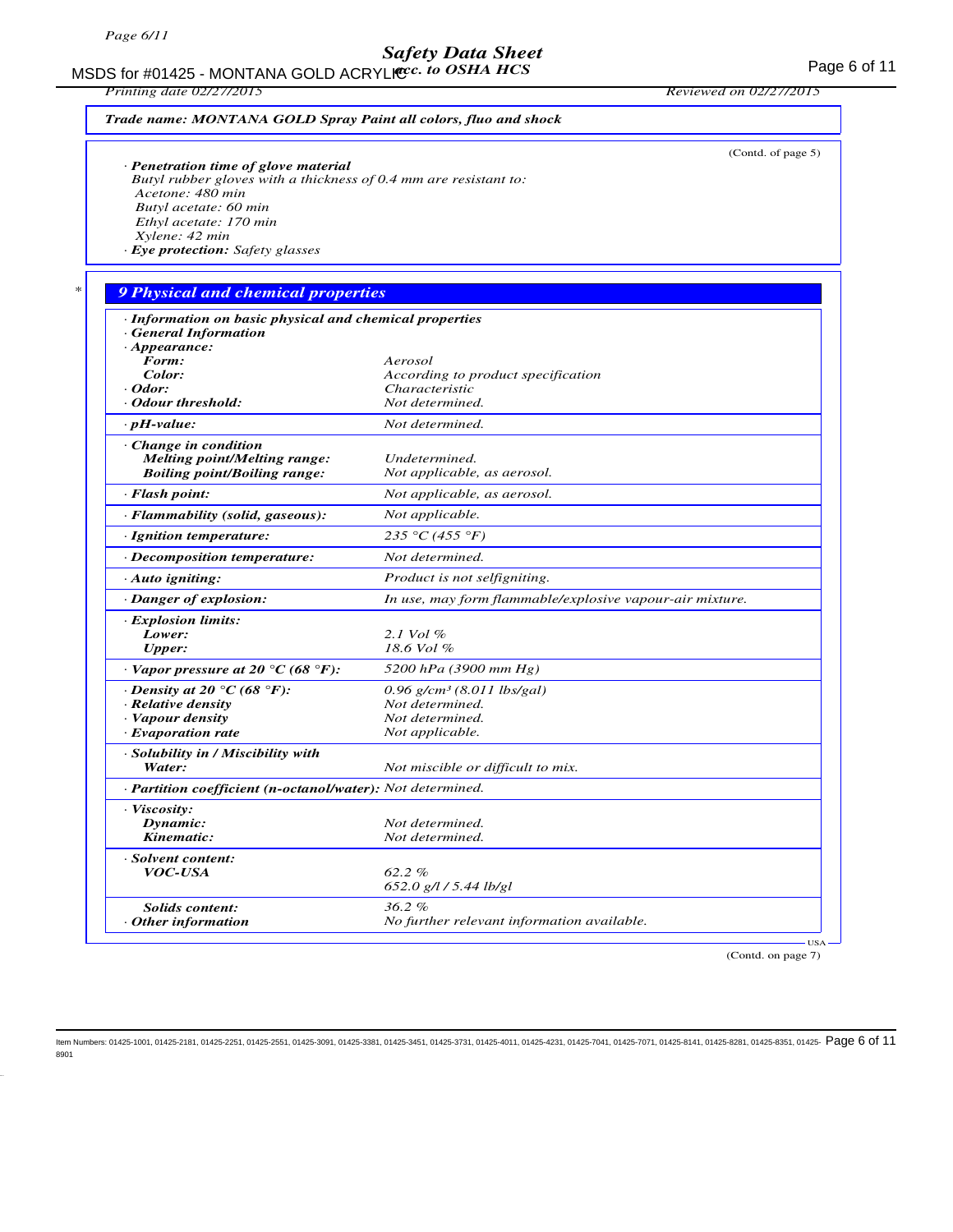MSDS for #01425 - MONTANA GOLD ACRYLICC. to OSHA HCS **Acceleration of the CONTANA COLD** ACRYLIC COSHA HCS

*Trade name: MONTANA GOLD Spray Paint all colors, fluo and shock*

(Contd. of page 6)

### *\* 10 Stability and reactivity*

- *· Reactivity*
- *· Chemical stability*
- *· Thermal decomposition / conditions to be avoided: No decomposition if used according to specifications.*
- *· Possibility of hazardous reactions No dangerous reactions known.*
- *· Conditions to avoid No further relevant information available.*
- *· Incompatible materials: No further relevant information available.*
- *· Hazardous decomposition products: No dangerous decomposition products known.*

### *\* 11 Toxicological information*

*· Information on toxicological effects*

- *· Acute toxicity:*
- *· LD/LC50 values that are relevant for classification:*

| 141-78-6 ethyl acetate |
|------------------------|
|------------------------|

### *Oral LD50 5620 mg/kg (rabbit)*

*Inhalative LC50/4 h 1600 mg/l (rat)*

*· Primary irritant effect:*

- *· on the skin: No irritant effect.*
- *· on the eye: Irritating effect.*
- *· Sensitization: No sensitizing effects known.*
- *· Additional toxicological information:*
- *The product shows the following dangers according to internally approved calculation methods for preparations: Irritant*

*Vapors have narcotic effect.*

#### *· Carcinogenic categories*

|                    | · IARC (International Agency for Research on Cancer)    |    |
|--------------------|---------------------------------------------------------|----|
|                    | 13463-67-7 titanium dioxide                             | 2B |
|                    | $1330-20-7$ xylene, mixture of isomers                  | 3  |
|                    | $67-63-0$ propan-2-ol                                   | 3  |
|                    | 7631-86-9 silicon dioxide, chemically prepared          | 3  |
|                    | 100-41-4 $\epsilon$ thylbenzene                         | 2B |
|                    | 14808-60-7 Quartz (SiO2)                                |    |
| $100-42-5$ styrene |                                                         | 2B |
|                    | · NTP (National Toxicology Program)                     |    |
|                    | $14808 - 60 - 7$ <i>Quartz</i> (SiO2)                   | K  |
|                    | · OSHA-Ca (Occupational Safety & Health Administration) |    |
|                    | None of the ingredients is listed.                      |    |
|                    |                                                         |    |

### *\* 12 Ecological information*

- *· Toxicity*
- *· Aquatic toxicity: No further relevant information available.*
- *· Persistence and degradability No further relevant information available.*
- *· Bioaccumulative potential No further relevant information available.*

*· Mobility in soil No further relevant information available.*

(Contd. on page 8)

USA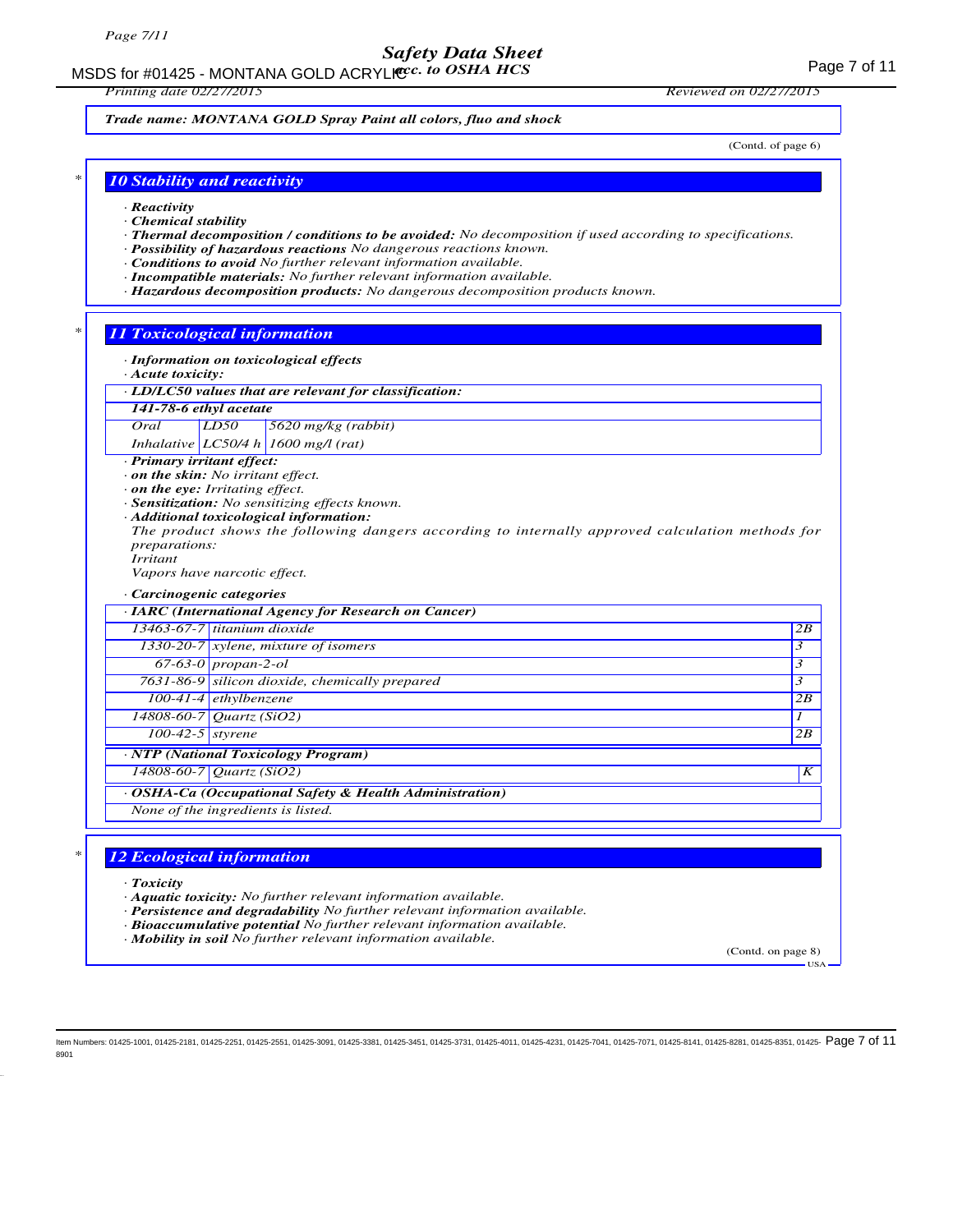# MSDS for #01425 - MONTANA GOLD ACRYLICC. to OSHA HCS **Acceleration of the COSE ACCOLD** ACRYLIC COSHA HCS

*Printing date 02/27/2015 Reviewed on 02/27/2015*

(Contd. of page 7)

USA

### *Trade name: MONTANA GOLD Spray Paint all colors, fluo and shock*

*· Additional ecological information:*

*· General notes:*

*Water hazard class 1 (Self-assessment): slightly hazardous for water Do not allow undiluted product or large quantities of it to reach ground water, water course or sewage system.*

### *· Results of PBT and vPvB assessment*

*· PBT: Not applicable.*

*· vPvB: Not applicable.*

*· Other adverse effects No further relevant information available.*

### *\* 13 Disposal considerations*

*· Waste treatment methods*

*· Recommendation:*

*Must not be disposed of together with household garbage. Do not allow product to reach sewage system.*

*· Uncleaned packagings:*

*· Recommendation: Disposal must be made according to official regulations.*

### *\* 14 Transport information*

| $\cdot$ UN-Number                            |                                    |
|----------------------------------------------|------------------------------------|
| · DOT, ADR, IMDG, IATA                       | <b>UN1950</b>                      |
| · UN proper shipping name                    |                                    |
| $\cdot$ DOT                                  | Aerosols, flammable                |
| $\cdot$ ADR                                  | UN1950 Aerosols                    |
| $\cdot$ IMDG                                 | <b>AEROSOLS</b>                    |
| $\cdot$ IATA                                 | AEROSOLS, flammable                |
| · Transport hazard class(es)                 |                                    |
| · DOT, IMDG, IATA                            |                                    |
| · Class                                      | 2.1                                |
| · Label                                      | 2.1                                |
| $-ADR$                                       |                                    |
| · Class                                      | 2 5F Gases                         |
| $\cdot$ <i>Label</i>                         | 2.1                                |
| · Packing group                              |                                    |
| · DOT, ADR, IMDG, IATA                       | Void                               |
| · Environmental hazards:                     |                                    |
| · Marine pollutant:                          | $N_{O}$                            |
| · Special precautions for user               | <b>Warning: Gases</b>              |
| · Danger code (Kemler):                      |                                    |
| · EMS Number:                                | $F-D, S-U$                         |
| · Transport in bulk according to Annex II of |                                    |
| <b>MARPOL73/78 and the IBC Code</b>          | Not applicable.                    |
| · Transport/Additional information:          |                                    |
| $\cdot$ ADR                                  |                                    |
| $\cdot$ Excepted quantities (EQ)             | Code: E0                           |
|                                              | Not permitted as Excepted Quantity |
| $\cdot$ IMDG                                 |                                    |
| $\cdot$ Limited quantities (LQ)              | II.                                |
|                                              | (Contd. on page 9)                 |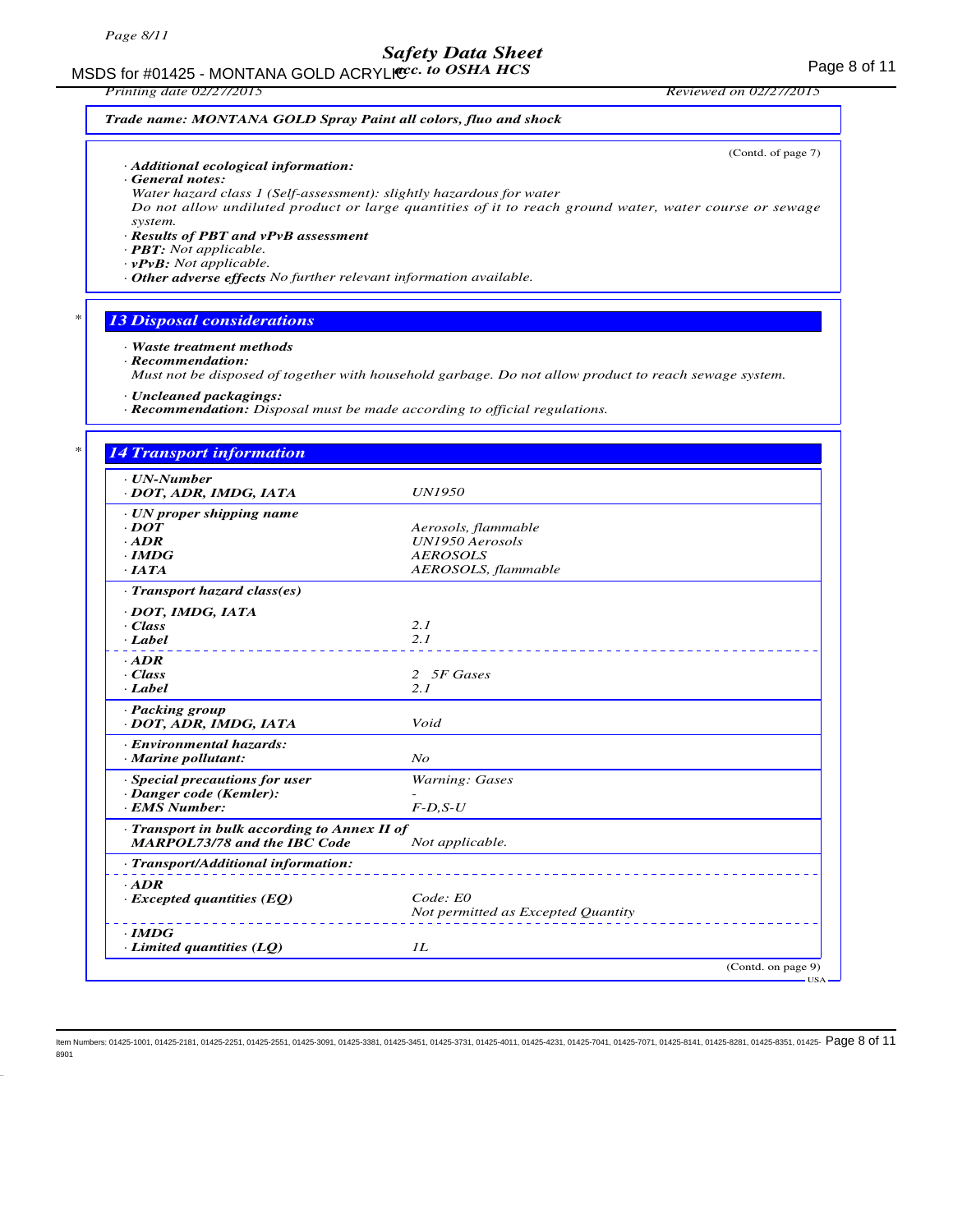MSDS for #01425 - MONTANA GOLD ACRYLICC. to OSHA HCS **Acceleration of the CONTANA COLD** ACRYLIC COSHA HCS

*Printing date 02/27/2015 Reviewed on 02/27/2015*

*Trade name: MONTANA GOLD Spray Paint all colors, fluo and shock*

|                                  | (Contd. of page 8)                             |
|----------------------------------|------------------------------------------------|
| $\cdot$ Excepted quantities (EO) | Code: E0<br>Not permitted as Excepted Quantity |
| · UN "Model Regulation":         | $UN1950$ , Aerosols, 2.1                       |

## *\* 15 Regulatory information*

| · Sara            | $\cdot$ Safety, health and environmental regulations/legislation specific for the substance or mixture. |
|-------------------|---------------------------------------------------------------------------------------------------------|
|                   | · Section 355 (extremely hazardous substances):                                                         |
|                   | None of the ingredient is listed.                                                                       |
|                   | · Section 313 (Specific toxic chemical listings):                                                       |
|                   | 1330-20-7 xylene, mixture of isomers                                                                    |
|                   | $67-63-0$ propan-2-ol                                                                                   |
|                   | 100-41-4 ethylbenzene                                                                                   |
|                   | 95-63-6 $1,2,4$ -trimethylbenzene                                                                       |
| 98-82-8 $cumene$  |                                                                                                         |
|                   | 85-44-9 phthalic anhydride                                                                              |
| 100-42-5 styrene  |                                                                                                         |
|                   | · TSCA (Toxic Substances Control Act):                                                                  |
| 106-97-8 butane   |                                                                                                         |
|                   | $141-78-6$ ethyl acetate                                                                                |
|                   | $67-64-1$ acetone                                                                                       |
|                   | 74-98-6 propane                                                                                         |
|                   | 13463-67-7 titanium dioxide                                                                             |
|                   | 64742-94-5 Solvent naphtha (petroleum), heavy arom.                                                     |
|                   | 108-65-6 2-methoxy-1-methylethyl acetate                                                                |
|                   | 9004-70-0 cellulose nitrate                                                                             |
|                   | $67-63-0$ propan-2-ol                                                                                   |
|                   | 7631-86-9 silicon dioxide, chemically prepared                                                          |
|                   | $100-41-4$ ethylbenzene                                                                                 |
|                   | 64742-95-6 Solvent naphtha (petroleum), light arom.                                                     |
|                   | 95-63-6 $1,2,4$ -trimethylbenzene                                                                       |
|                   | $123-86-4$ n-butyl acetate                                                                              |
|                   | 108-67-8 mesitylene                                                                                     |
| · Proposition 65  |                                                                                                         |
|                   | Chemicals known to cause cancer:                                                                        |
|                   | None of the ingredients is listed.                                                                      |
|                   | · Chemicals known to cause reproductive toxicity for females:                                           |
|                   | None of the ingredients is listed.                                                                      |
|                   | Chemicals known to cause reproductive toxicity for males:                                               |
|                   | None of the ingredients is listed.                                                                      |
|                   | Chemicals known to cause developmental toxicity:                                                        |
|                   | None of the ingredients is listed.                                                                      |
|                   | · Cancerogenity categories                                                                              |
|                   | · EPA (Environmental Protection Agency)                                                                 |
| $67-64-1$ acetone |                                                                                                         |
|                   | (Contd. on page 10)                                                                                     |
|                   | $USA -$                                                                                                 |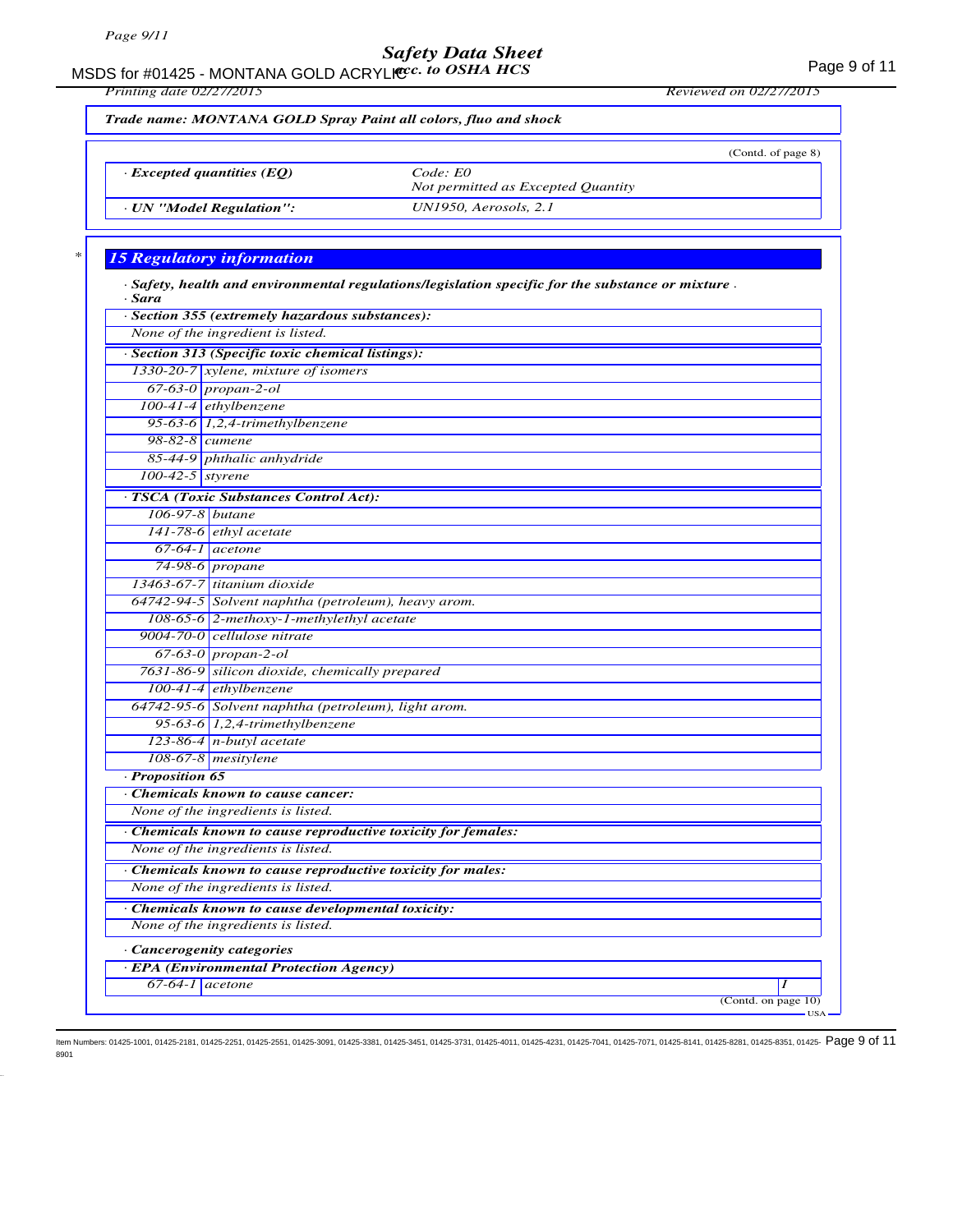MSDS for #01425 - MONTANA GOLD ACRYLIC  $cc.$  to OSHA HCS For the control of 11 *acc. to OSHA HCS*

*Printing date 02/27/2015 Reviewed on 02/27/2015*

|                             |                                                                                                                                                                                                                                                                                                 | (Contd. of page 9) |
|-----------------------------|-------------------------------------------------------------------------------------------------------------------------------------------------------------------------------------------------------------------------------------------------------------------------------------------------|--------------------|
|                             | 1330-20-7 $x$ ylene, mixture of isomers                                                                                                                                                                                                                                                         |                    |
|                             | $100-41-4$ ethylbenzene                                                                                                                                                                                                                                                                         | D                  |
| 98-82-8 cumene              |                                                                                                                                                                                                                                                                                                 | CBD                |
|                             | · TLV (Threshold Limit Value established by ACGIH)                                                                                                                                                                                                                                              |                    |
|                             | $67-64-1$ acetone                                                                                                                                                                                                                                                                               | Α4                 |
|                             | 13463-67-7 titanium dioxide                                                                                                                                                                                                                                                                     |                    |
|                             | 1330-20-7 xylene, mixture of isomers                                                                                                                                                                                                                                                            |                    |
|                             | 67-63-0 propan-2-ol                                                                                                                                                                                                                                                                             |                    |
|                             | 100-41-4 ethylbenzene                                                                                                                                                                                                                                                                           | A3                 |
|                             | $14808 - 60 - 7$ <i>Quartz</i> (SiO2)                                                                                                                                                                                                                                                           | A2                 |
|                             | 85-44-9 phthalic anhydride                                                                                                                                                                                                                                                                      |                    |
|                             | 100-42-5 styrene                                                                                                                                                                                                                                                                                |                    |
|                             | · MAK (German Maximum Workplace Concentration)                                                                                                                                                                                                                                                  |                    |
|                             | $13463-67-7$ titanium dioxide                                                                                                                                                                                                                                                                   |                    |
|                             | $100-41-4$ ethylbenzene                                                                                                                                                                                                                                                                         |                    |
|                             | 14808-60-7 Quartz (SiO2)                                                                                                                                                                                                                                                                        |                    |
|                             | $100-42-5$ styrene                                                                                                                                                                                                                                                                              |                    |
|                             | · NIOSH-Ca (National Institute for Occupational Safety and Health)                                                                                                                                                                                                                              |                    |
|                             | 13463-67-7 titanium dioxide                                                                                                                                                                                                                                                                     |                    |
|                             | 14808-60-7 Quartz (SiO2)                                                                                                                                                                                                                                                                        |                    |
|                             | Causes serious eye irritation.<br>Suspected of causing cancer.<br>May cause drowsiness or dizziness.                                                                                                                                                                                            |                    |
|                             | · Precautionary statements<br>If medical advice is needed, have product container or label at hand.<br>Keep out of reach of children.<br>Keep away from heat/sparks/open flames/hot surfaces. - No smoking.                                                                                     |                    |
|                             | Do not spray on an open flame or other ignition source.                                                                                                                                                                                                                                         |                    |
|                             | Pressurized container: Do not pierce or burn, even after use.                                                                                                                                                                                                                                   |                    |
| Do not breathe spray.       |                                                                                                                                                                                                                                                                                                 |                    |
| Store locked up.            | Store in a well-ventilated place. Keep container tightly closed.                                                                                                                                                                                                                                |                    |
|                             | Protect from sunlight. Do not expose to temperatures exceeding 50 $\degree$ C/122 $\degree$ F.<br>Dispose of contents / container in accordance with local/regional/national/international regulations.<br>· Chemical safety assessment: A Chemical Safety Assessment has not been carried out. |                    |
| <b>16 Other information</b> |                                                                                                                                                                                                                                                                                                 |                    |
|                             | This information is based on our present knowledge. However, this shall not constitute a guarantee for any<br>specific product features and shall not establish a legally valid contractual relationship.                                                                                       |                    |
| · Relevant phrases          |                                                                                                                                                                                                                                                                                                 |                    |
| <i>R10</i><br><i>R11</i>    | Flammable.<br>Highly flammable.                                                                                                                                                                                                                                                                 |                    |